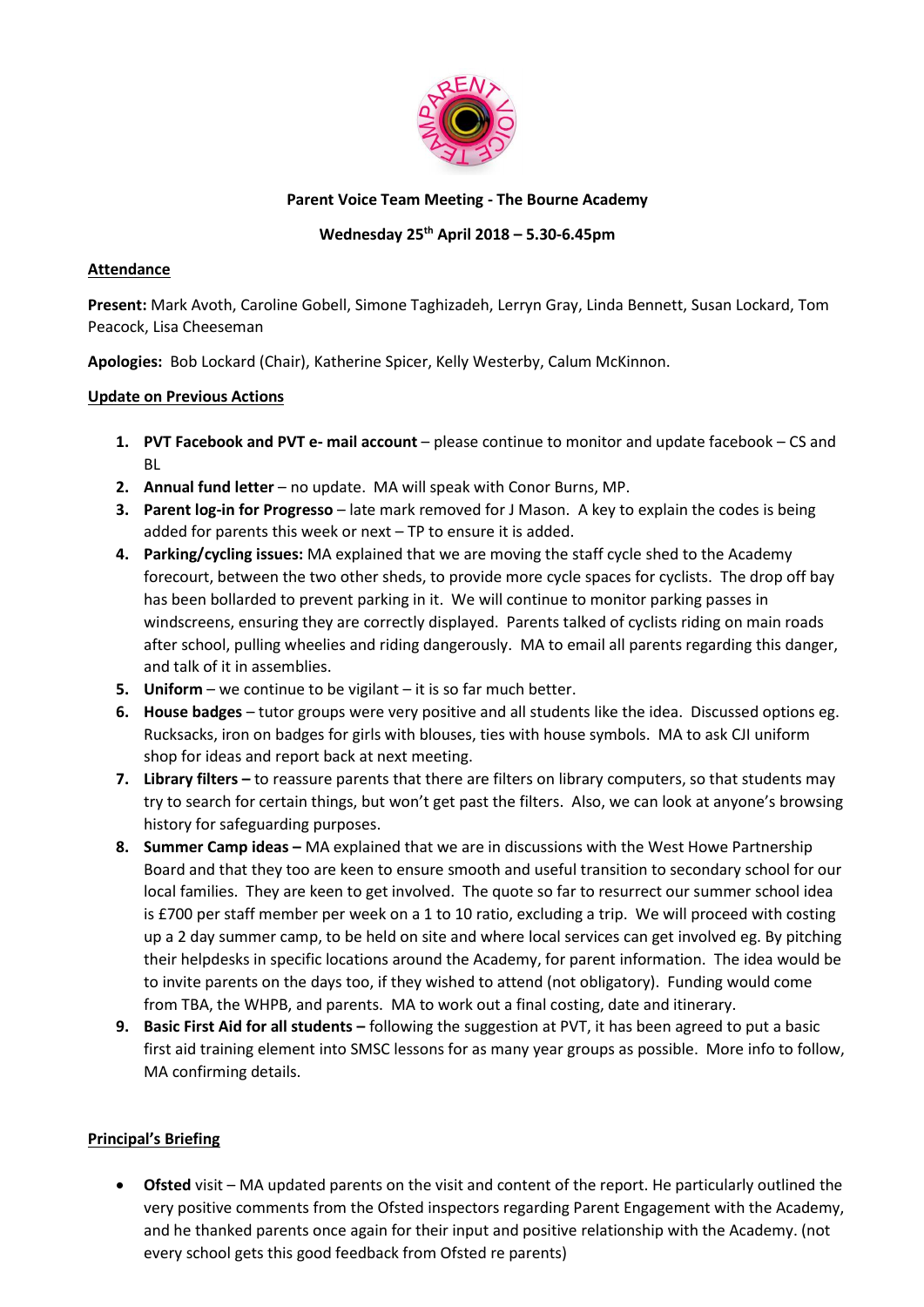- **New Behaviour system** now in place for 4 months and working well. The Isolation Room has been moved away from 6<sup>th</sup> form (6<sup>th</sup> form growth meant they needed their room back).
- **Science Labs**  £30K of external funding means that we are refurbishing three science labs this summer holidays
- **Police Cadets**  MA hosted Martin Underwood, Dorset Police Commissioner, at the Academy. A great visit resulting in our aim to be the first Dorset school to offer Police Cadets – a uniformed service. Student Council is buzzing about it and it would tie in with ACE sessions for the Academic Year 2018/19 – more info to follow (MA)
- **Parent Mail** we've registered to use this service for at least one year and parents will be receiving a letter soon regarding how to log on/get started. It allows quicker and better communication from us to parents, and allows parents to keep all school messages centralised. All feedback at next meeting.
- **Kenya Trip** going ahead February 2019 for five staff & ten students from 10/12 and a few from yr 9 if mature enough. Final costings and itinerary being drawn up (CG)
- **Battle of the Bands –** we won it with our band called Indecisive

## **Parent Discussion/News**

- **Motorbikes in car park**  SA raised that 4 motorbikes were using 4 spaces MA has spoken to them but will investigate further.
- **Lettings parking**  SA raised that clients are parking by lawn doors, obstructing H&S. MA to speak with AA re buying/putting out more cones along that stretch of curb.
- **Mufti/Aspire Days –** LG raised, please can more information come to parents. As a new parent, they weren't told much eg. Harry Potter Day. CG to ensure that more informative and regular emails are sent to parents re Aspire days/mufti. CG also ensure ASPIRE days are covered in the welcome packs.
- **Uniform List –** LG raised, please can we add house badges onto the uniform list for new starters? CG to arrange.
- **University visits –** LC asked if all students get access to uni visits. MA explained there is a specific project (SUN) running the moment around 'disadvantage', with external funding which draws students from chosen postcodes to learn more about HE. There are plenty of other opportunities for all students to visit unis with either STARS/Careers x 3 visits, in years 9,10,11.
- **Reporting format**  LC just checking new format reports MA confirmed just years 7,8,9 are online, others are sent in paper format, he said that the main emphasis was on providing data, not lots of writing, and that the data would be supplemented by 2 x parents evenings. LC asked for a little more detail on the report, and a specific comment from tutors or HoH about each student. MA to investigate further.
- **Postcards** getting these in the post is lovely for the whole family and make a 'massive difference' CG to pass on the message to office team.

### **Financial update**

Current bank balance £2320. Yet to bank = £210 Quiz profit and forecasted income approx. £300 from July Mufti day (50% of proceeds/ shared with Osiligi)

**Approx total by July - £2800**

### **Funding Request**

Two requests for funding:

- 1. **£300 - Boiler Suits/kit for the Greenpower Car Racing Team** racing summer 2018. Fits with our Engineering Specialism. Agreed unanimously – thank you very much. CG to arrange and pass on good news. LC discussed private sponsorship and branding – she will be in touch.
- 2. **£400 – Photo Booth for Year 11 Prom** make a massive difference to the evening, inspires future years to look forwards! Agreed unanimously – thank you very much. TP to arrange.

CG to arrange cheques.

### **Fundraising Events**

**1.** Quiz night - Friday 20<sup>th</sup> April (postponed from Snow/2<sup>nd</sup> March)